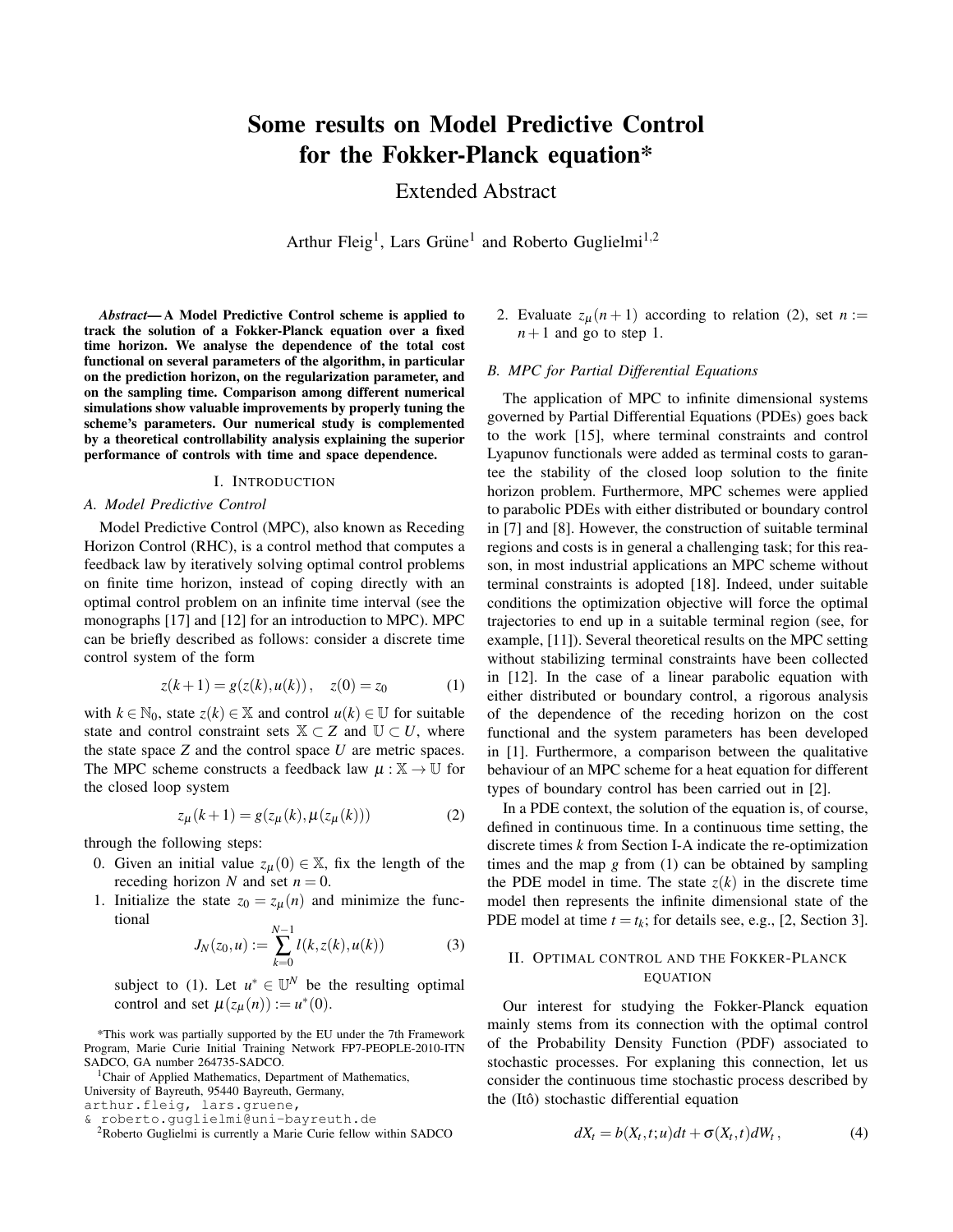where  $t \in [0, T_E]$  for a fixed terminal time  $T_E > 0$  and the state variable  $X_t \in \mathbb{R}$  is subject to deterministic infinitesimal increments of the drift term *b* and to random infinitesimal increments  $dW_t$  of a Wiener process. In the setting considered here the control function acts through the term *b* and may either depend on space and time or may be merely time dependent as in [3], [4].

In deterministic dynamics, the optimal control is achieved by finding the control law *u* that minimizes a given objective given by a cost functional  $J(X, u)$ .

In the non-deterministic case of  $(4)$ , the state evolution  $X_t$ represents a random variable. Therefore, when dealing with stochastic optimal control, usually the average of the cost function is considered [9]. In particular, the cost functional usually is of the form

$$
J(X, u) = \mathbb{E}\left[\int_0^{T_E} L(t, X_t, u(t))dt + \psi(X_{T_E})\right],
$$

for suitable running cost  $L$  and terminal cost  $\psi$ .

On the other hand, the state of a stochastic process can be characterized by the shape of its statistical distribution which is represented by the Probability Density Function (PDF). Therefore, a control methodology defined via the PDF would provide an accurate and flexible control strategy that could accommodate a wide class of objectives, cf. also [6, Section 4]. For this reason, in [10], [13], [14], [20] probability density function control schemes were proposed, where the cost functional depends on the PDF of the stochastic state variable. In this way, a deterministic objective results and no average is needed.

As shown in [3], [4], the PDF associated to the stochastic process (4) satisfies a Fokker-Planck equation [19] with a control acting through the divergence term. This is a partial differential equation of parabolic type with Cauchy data given by the initial PDF distribution. It can be expressed as follows

$$
\partial_t f(x,t) - \frac{1}{2} \partial_x^2 \left( \sigma(x,t)^2 f(x,t) \right) + \partial_x \left( b(x,t;u) f(x,t) \right) = 0,
$$
  
 
$$
f(x,t_k) = \rho_k(x),
$$
 (5)

on the domain  $Q_k := \Omega \times (t_k, t_k + T)$ , where  $\Omega \subset \mathbb{R}^d, d \in \mathbb{N}$ ,  $t_k := kT$  with a sampling time  $T > 0$ , and some given initial distribution  $\rho_k$ . Notice that in general, the space domain in (5) is  $\mathbb{R}^d$  instead of  $\Omega$ . However, if localized SDEs are under consideration, or if the objective is to keep the PDF within a given compact set of  $\Omega$  and the probability to find  $X_t$  outside of  $\Omega$  is negligible, then it is reasonable to consider bounded  $\Omega \subset \mathbb{R}^d$  with homogeneous Dirichlet boundary conditions. Given a desired distribution  $f_d : \Omega \times \mathbb{R} \to \mathbb{R}$ , a minimization problem of type (3) subject to (5) that attempts to keep *f* as close as possible to  $f_d$  using a control that is only time dependent can be posed as

$$
\min_{u} J(f, u) := \frac{1}{2} \sum_{k=0}^{N-1} \left( \|f - f_d\|_{L^2(Q_k)}^2 + \lambda |u(t_k)|^2 \right) \tag{6}
$$

for some positive constant  $\lambda$ , also called Tychonov regularization. For a control depending on time and space, the objective becomes

$$
\min_{u} J(f, u) := \frac{1}{2} \sum_{k=0}^{N-1} \left( \alpha \|f - f_d\|_{L^2(Q_k)}^2 + \lambda \|u\|_{L^2(Q_k)}^2 \right), \tag{7}
$$

where the weight  $\alpha > 0$  is introduced solely for numerical reasons.

Setting  $z(k) = f(\cdot, t_k)$ , (6) and (7) can be rewritten as (3) with

$$
l(k, z, u) = \frac{1}{2} ||f_z - f_d||^2_{L^2(Q_k)} + \frac{\lambda}{2} |u(t_k)|^2
$$

and

$$
l(k, z, u) = \frac{\alpha}{2} ||f_z - f_d||^2_{L^2(Q_k)} + \frac{\lambda}{2} ||u||^2_{L^2(Q_k)},
$$

respectively. Here,  $f_z$  denotes the solution of (5) with initial time  $t_k$  and initial distribution  $\rho_k = z$ .

### III. MPC FOR THE FOKKER-PLANCK EQUATION

In this talk we are going to present numerical results as well as first steps towards a theoretical analysis of MPC applied to the Fokker-Planck equation. Probably the first papers which applied MPC to the Fokker-Planck equation were [3] in the one dimensional case and [4] in higher dimensions, both with the purpose to track a (smooth) target trajectory  $f_d$ . The particular type of MPC scheme in these references uses the horizon  $N = 2$  and the functional (3) with

$$
J(z, u) = \frac{1}{2} ||z(1) - f_d(\cdot, t_1)||_{L^2(\Omega)}^2 + \frac{\lambda}{2} |u|^2.
$$

The numerical results we are going to present in this talk extend these results in various ways: on the one hand, we use the cost functionals (6) and (7) for implementing longer prediction horizons  $N > 2$  in MPC. Particularly, we investigate the interplay between *N* and the sampling time *T* and its impact on the quality of the solution.



Fig. 1: Ornstein-Uhlenbeck (state) Sampling time  $T = 0.05$ ,  $N = 2$ ,  $u = u(t)$ ,  $t = 1.2$ 

As an example, consider the two different MPC simulations for  $T = 0.05$  on  $\Omega = ]-5,5[$  depicted in Figures 1 to 5,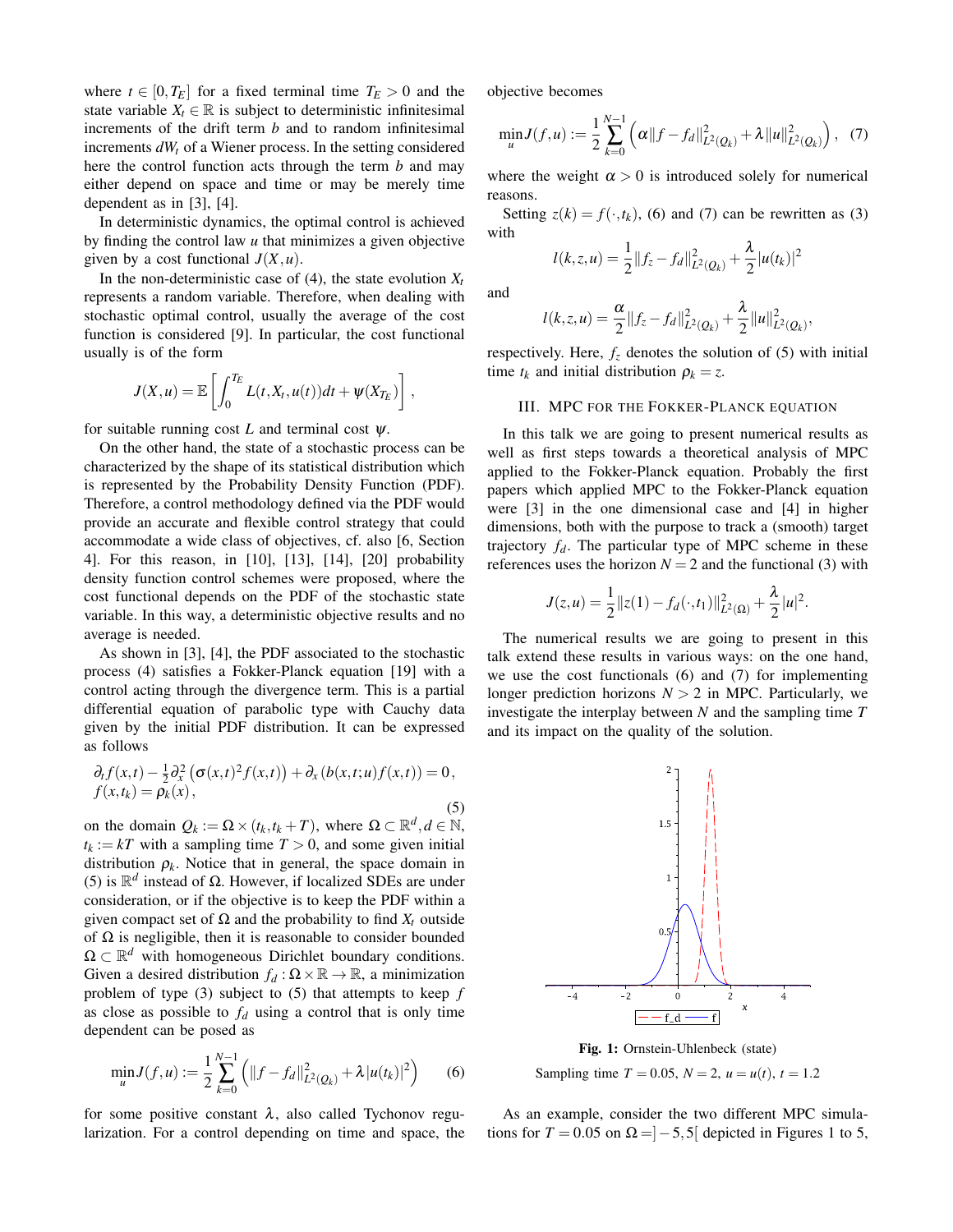

Fig. 2: Ornstein-Uhlenbeck (control)

Sampling time  $T = 0.05$ ,  $N = 2$ ,  $u = u(t)$ 



Fig. 3: Ornstein-Uhlenbeck (state)

Sampling time  $T = 0.05$ ,  $N = 11$ ,  $u = u(t)$ ,  $t = 1.2$ 



Fig. 4: Ornstein-Uhlenbeck (control) Sampling time  $T = 0.05$ ,  $N = 11$ ,  $u = u(t)$ 

for the tracking of the PDF of the one dimensional Ornstein-Uhlenbeck process with  $b(x,t,u) = u - x$  and  $\sigma(x,t) = 0.8$ in equation (4). The initial and target PDF used are

and

$$
\rho_0(x) = \frac{1}{\sqrt{2\pi \cdot 0.1^2}} \exp\left(-\frac{x^2}{2 \cdot 0.1^2}\right)
$$

$$
\exp\left(-\frac{[x - 2\sin(\pi t/5)]^2}{2 \cdot 0.2^2}\right)
$$

 $\setminus$ 

$$
f_d(x,t) = \frac{exp(-2.0.2^2)}{\sqrt{2\pi \cdot 0.2^2}},
$$

respectively. Furthermore, the parameters in the objective functionals (6) and (7) are given by  $\lambda = 0.1$  and  $\alpha = 100$ . Note that  $\Omega$  is chosen large enough such that the error made from disregarding  $\mathbb{R} \setminus \Omega$  is negligible. Obviously, for this example the controlled PDF (in solid blue) tracks the desired PDF (in dashed red) much better for larger prediction horizon *N*.

On the other hand, we investigate the improvements which can be achieved when the control *u* is chosen time and space dependent. From a control point of view, this corresponds to a control structure which has both state dependent (i.e., feedback) character but may also vary with time. However, since MPC yields a (discrete time) feedback law [12, Section 3], the time dependence of *u* is actually induced via the dependence on the evolution of the PDF  $f$ , i.e., via a dependence on the state of the Fokker-Planck equation (5). The additional dependence on the state *x* of (4) allows for a significant increase of the quality of the tracking of the MPC feedback, which becomes visible by comparing Figure 5 with state and time dependent  $u = u(t, x)$  with the merely time dependent  $u = u(t)$  in Figure 3.



Fig. 5: Ornstein-Uhlenbeck

Sampling time  $T = 0.01$ ,  $N = 16$ ,  $u = u(x,t)$ ,  $t = 1.2$ ,  $\alpha = 100$ 

The simulations shown in the figures have been obtained by using space discretization as in [3] and explicit Euler discretization in time. The optimization problem has been solved with the projected gradient method and the Newton method with BFGS Hessian approximation.

On the theoretical side, in the talk we explain the role of controllability properties of the Fokker-Planck equation for